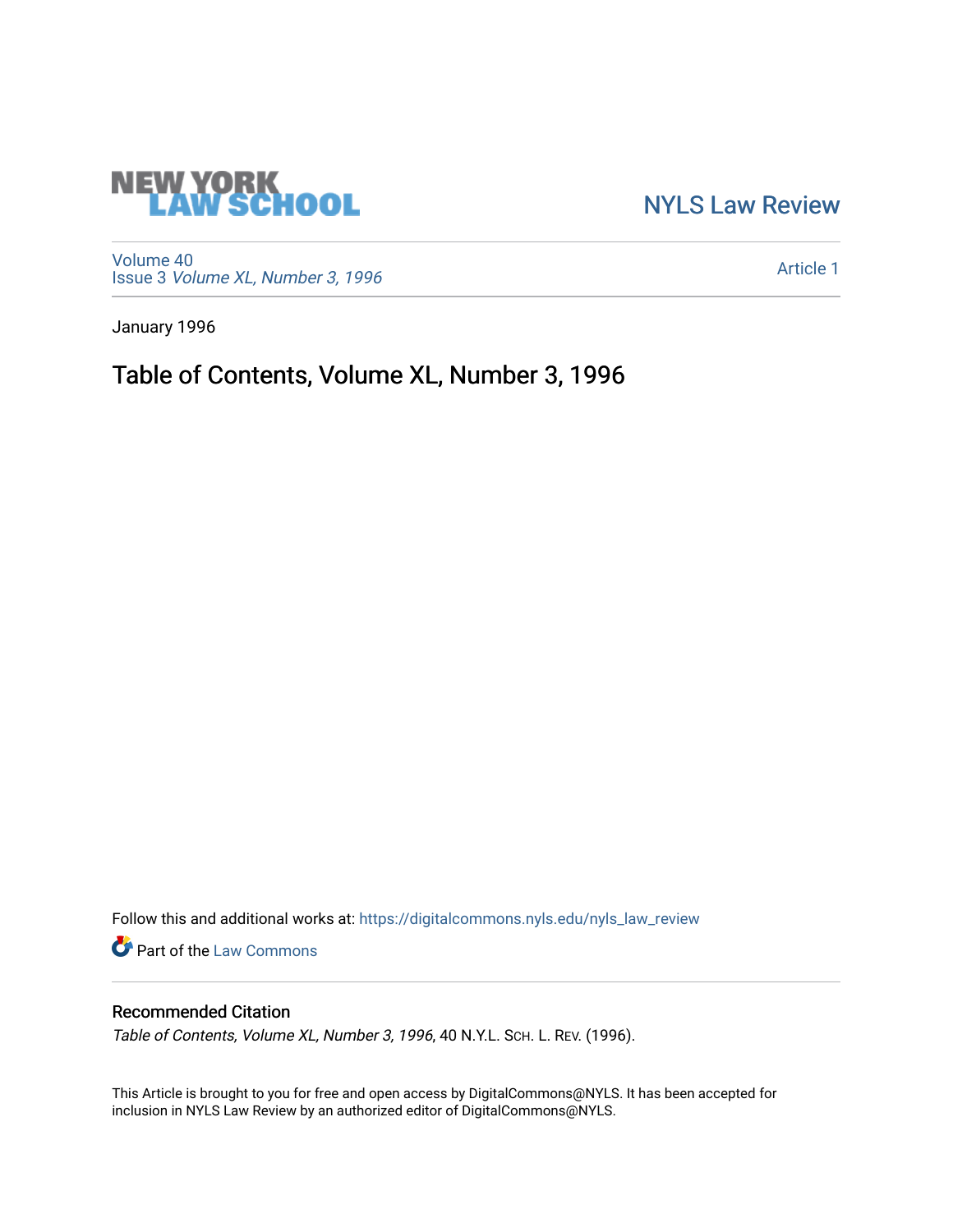## **NEW YORK LAW SCHOOL LAW REVIEW**

**0 Copyright 1996** *New York Law School Law Review*

| VOLUME XL                 | <b>NUMBER 3</b>                                                                                                                                  | 1996 |
|---------------------------|--------------------------------------------------------------------------------------------------------------------------------------------------|------|
|                           | <b>CONTENTS</b>                                                                                                                                  |      |
|                           | <b>ARTICLES</b>                                                                                                                                  |      |
| THEY ARE TAXABLE?         | LOAN REPAYMENT ASSISTANCE PROGRAMS FOR PUBLIC-<br>INTEREST LAWYERS: WHY DOES EVERYONE THINK                                                      |      |
|                           | Richard C.E. Beck                                                                                                                                | 251  |
| FOR JUDICIAL REVIEW       | ETHNOCENTRIC PUBLIC SCHOOL CURRICULUM IN A<br>MULTICULTURAL NATION: PROPOSED STANDARDS                                                           |      |
|                           | <b>Steven Siegel</b>                                                                                                                             | 311  |
| AND ITS EFFECT ON JUSTICE | THE CONTINUED FAILURE OF MODERN LAW TO CREATE FAIRNESS<br>AND EFFICIENCY: THE PRESENTENCE INVESTIGATION REPORT                                   |      |
|                           | <b>Timothy Bakken</b>                                                                                                                            | 363  |
|                           | RULES 58 AND 79(A) OF THE FEDERAL RULES OF CIVIL<br>PROCEDURE: APPELLATE JURISDICTION AND THE<br>SEPARATE JUDGMENT AND DOCKET ENTRY REQUIREMENTS |      |
|                           | Michael Zachary                                                                                                                                  | 409  |
|                           | AGENTS WITHOUT PRINCIPALS: THE ECONOMIC CONVERGENCE<br>OF THE NONPROFIT AND FOR-PROFIT ORGANIZATIONAL FORMS                                      |      |
|                           | Evelyn Brody                                                                                                                                     | 457  |
|                           |                                                                                                                                                  |      |
|                           |                                                                                                                                                  |      |